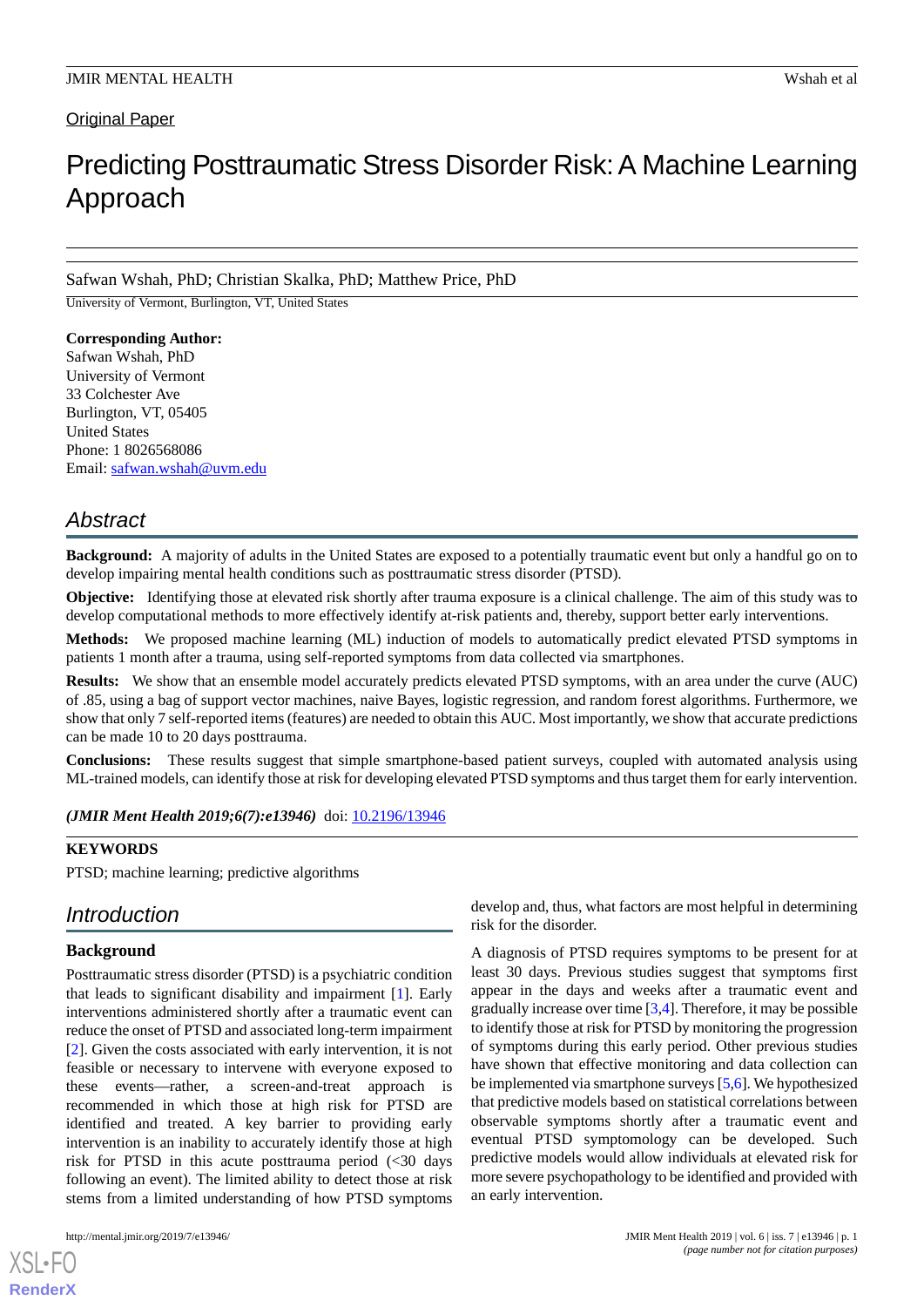In this paper, we take the initial steps toward such a predictive model. We investigated whether correlations exist between PTSD symptoms present shortly after trauma and at 1 month after an event and whether these correlations can be discovered by supervised *machine learning* (ML) approaches. Previous studies have shown that ML techniques are effective for predictive modeling in a medical setting, for example, to predict cancer prognoses [\[7](#page-10-6)]. However, such models have yet to be regularly implemented in psychiatric conditions. Furthermore, models induced by ML can be thoroughly vetted by techniques such as cross-validation, increasing confidence in their relevance.

The study presented here uses data collected during a clinical study involving 90 individuals who experienced a criterion A traumatic event and who were recruited from the critical care service of a level-1 trauma center in Northern New England [[6\]](#page-10-5). PTSD symptoms were assessed using validated clinical scales. For this study, we prepared disjoint training, testing, and cross-validation datasets from the provided data for ML analysis. Our dataset is described in further detail in the Dataset section.

In this study, we took a comparative approach to investigating not only whether predictive ML-induced models may exist but also which are the best approaches to model the induction. The development of PTSD symptoms among those who go on to have severe PTSD symptoms follows a complex course, which may be nonlinear [\[3,](#page-10-2)[8\]](#page-10-7). Hence, we considered nonlinear ML techniques, in particular, support vector machines (SVMs) with nonlinear kernels and random forest (RF). We also emphasized ensemble techniques that combine predictions from multiple models to obtain an improved prediction.

Specifically, this study considered 4 research hypotheses:

- Hypothesis 1: ML can demonstrate significant statistical correlations between observable symptoms and elevated PTSD 1 month after trauma.
- Hypothesis 2: ML can identify the relevance of early symptoms used to predict PTSD by care providers.
- Hypothesis 3: ML can identify the number of days needed to predict elevated PTSD 1 month after trauma.
- Hypothesis 4: ML-induced models can be used to predict elevated PTSD 1 month after a trauma, given that symptoms are displayed between 10 and 20 days posttrauma.

### **Dataset**

In this section, we describe the dataset we used for our study, which was collected during a clinical study involving 90 individuals who experienced a criterion A traumatic event and were recruited from the critical care service of a level-1 trauma center in Northern New England [\[6](#page-10-5)]. We also describe our data preprocessing methods and feature correlation and feature importance analyses on the preprocessed data.

# *Data Collection*

To recruit participants in the cited study [[6\]](#page-10-5), a trained research assistant approached the prospective participants at the bedside in the hospital and administered an initial assessment battery to determine if the trauma they experienced met the criterion A for a diagnosis of PTSD. Participants were met bedside by a

care provider within a mean of 4.88 days and an SD of 5.22 days after their traumatic event. Participants then downloaded a mobile app to their device that administered the assessment surveys. The app used for this study was Metricwire [\[9](#page-10-8)], a platform that allows the administration of self-reported surveys on a mobile device over a predefined period. Metricwire was available for download for free from the respective app stores.

Participants (N=90) were aged mean 35 (SD 10.41) years, were a majority of males (n=57), and had completed college (n=36). The sample was predominately white (n=80). The most common type of injury was motor vehicle accident (n=45). Cell phone ownership included 52 iPhones and 35 Android devices. In addition, 3 participants identified having another type of device but had access to an Android or iPhone device. PTSD symptoms were assessed with the PTSD checklist-5 at 1-month posttrauma [[10\]](#page-10-9). According to the Diagnostic and Statistics Manual  $5<sup>th</sup>$ Edition (DSM-5) criteria, the PTSD checklist for DSM-5 (PCL-5) is a 20-item self-reported measure that assesses PTSD symptoms experienced over the last month. Items assess symptoms across 4 symptom clusters of PTSD (re-experiencing, negative mood, avoidance, and hyperarousal) on a 0- to 4-point Likert scale. Total scores range from 0 to 80. A score of 33 or higher is associated with a likely diagnosis of PTSD [\[11](#page-10-10)].

Each mobile assessment consisted of 10 items. These included the 8 items (items 1, 4, 6, 7, 9, 12, and 18) of the abbreviated PCL-5  $[8]$  $[8]$  and an additional item from the PCL-5 assessing sleep (PCL-5 item 20). The abbreviated PCL was used to minimize the burden to participants in that they had to complete 10 items as opposed to 21. The tenth item assessed pain on a scale of 0 to 10. Preliminary testing suggested it took approximately 5 min to complete each assessment. Each day for 30 days following initial assessment, the participants received a local notification on their mobile device to complete a survey. Participants had 10 hours to complete a survey regarding the symptoms for that day and were allowed to skip questions. Responses were uploaded immediately upon completion of each survey. After 30 days, participants received a notification that they no longer had to complete assessments but could continue to use the system for an additional 60 days at their discretion. Participants were compensated US \$1 for each assessment completed within the first 30 days. The overall response rate for the combined sample was 78.0% (mean 23.33, SD 16.36 assessments). A majority of the sample (46/90, 51.1%) completed 75.0% or more of the assessments, resulting in 4312 assessments distributed over different days of the study. The rate of responding was compared with the mean rates reported in previous studies (mean 65.34%) [[5,](#page-10-4)[12,](#page-10-11)[13\]](#page-10-12). Our study aimed to determine if elevated symptoms could be predicted solely based on these data collected via mobile phones as other input variables may not be available in certain clinical settings.

# *Data Selection*

Data, in the form of 11 main features, were collected from each patient, namely, Days.since.trauma, Reexp<sub>1</sub>, Reexp<sub>2</sub>, Avoid<sub>1</sub>,  $Avoid<sub>2</sub>$ ,  $NACM<sub>1</sub>$ ,  $NACM<sub>2</sub>$ ,  $AAR<sub>1</sub>$ ,  $AAR<sub>2</sub>$ ,  $Sleep$ , and  $Pain$ , shown and described in [Table 1.](#page-2-0) To build the labels, a target variable was created for each row, Target<sub>33</sub>, based on the following conditions:

 $XS$  $\cdot$ FC **[RenderX](http://www.renderx.com/)**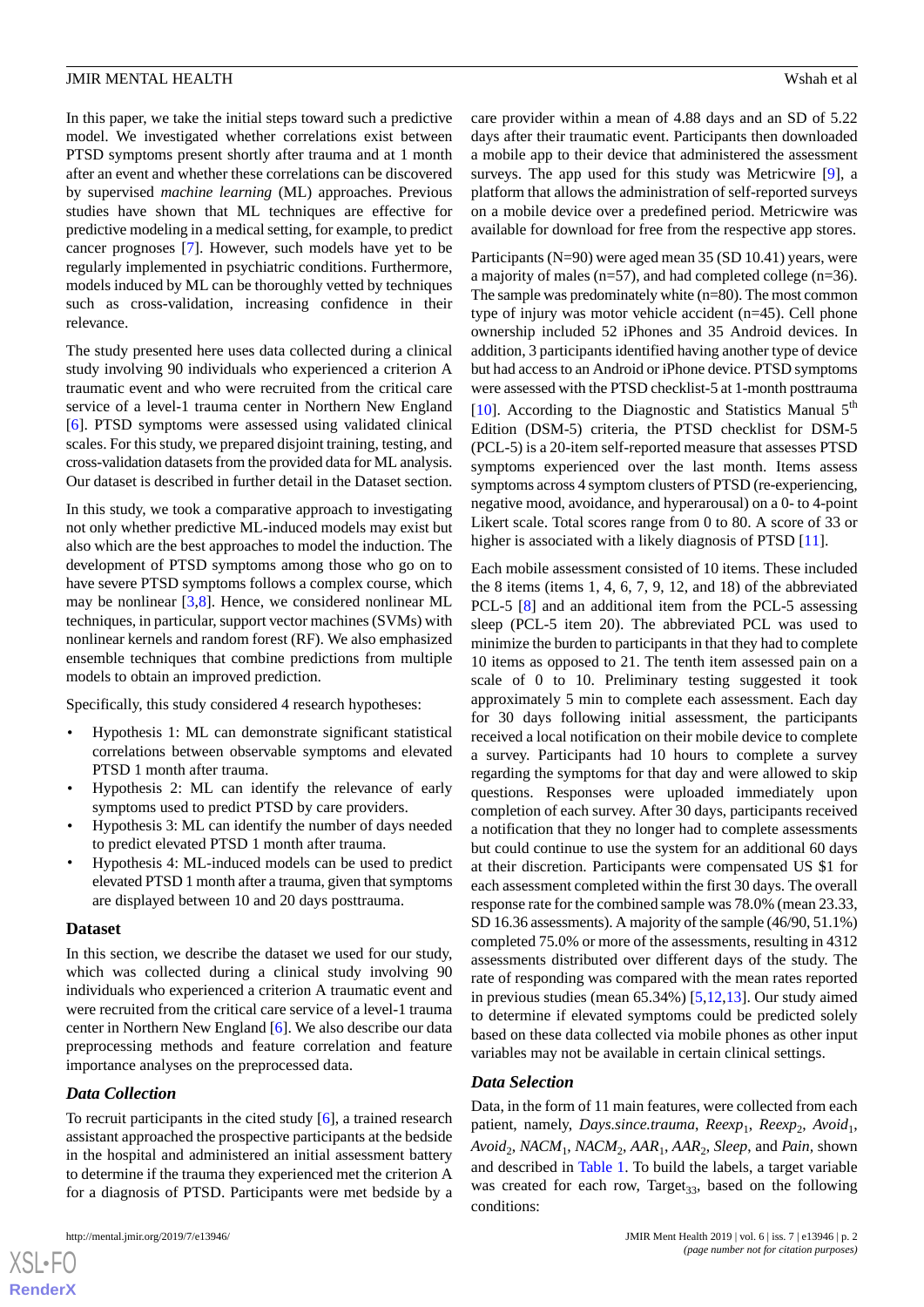Target 33=1, when *PTSD.Severity* ≥33.

Target  $_{33}$ =0, otherwise.

The experiments were conducted using a score of 33, which corresponds to a clinical cutoff for likely PTSD [\[11](#page-10-10)]. These cutoffs allow for the research to be conducted as a classification problem with a target value of either 0 or 1.

Although the features shown in [Table 1](#page-2-0) have been recommended by medical experts, in this study, we determined the feature relevance based on a given feature's ability to predict PTSD within the context of ML algorithms. The role of feature selection in this context is to ultimately reduce the number of symptoms that need to be assessed for accurate prediction. Proper feature selection should reduce overfitting and, therefore, increase accuracy as well as reduce model training and inference time [\[14](#page-10-13)].

the resulting data still contained a nontrivial amount of missing data. Specific patient response instances with missing values were not removed as they could potentially retain relevant information. Instead, missing values were replaced with an average calculated from the associated patient's previous entries. [Figure 1](#page-3-0) shows the missing value distribution for each feature.

Standardization or normalization of features is a common preprocessing step in ML, producing features centered around a zero mean with unit variance. Feature standardization is a requirement for gradient descent–based ML algorithms (such as SVMs and logistic regression) for faster convergence and better performance. The general method for calculating standardized features is:

$$
\dot{x} = \frac{x - \underline{x}}{\sigma} \qquad (1)
$$

*Data Preprocessing*

<span id="page-2-0"></span>After determining the relevant features and target binary classification labels (PTSD or no PTSD at threshold value 33),

where for a given feature *x* is the original value,  $\hat{x}$  is the normalized value,  $\frac{x}{n}$  is the mean value, and  $\sigma$  is the SD.

Table 1. Dataset table (higher values signify more severe pathology).

| Attribute (feature)            | Description                                               | Nonnull value | Range    |
|--------------------------------|-----------------------------------------------------------|---------------|----------|
| <i>PTSD.Severity</i> (1 month) | Posttraumatic stress disorder symptoms 1-month posttrauma | 975           | $0 - 80$ |
| Days.since.trauma              | Days since trauma occurred                                | 1144          | $1-49$   |
| $Reexp_1$                      | Distress related to trauma-related intrusive thoughts     | 651           | $0 - 4$  |
| $Reexp_2$                      | Emotional reactivity to trauma cues                       | 649           | $0 - 4$  |
| Avoid $_1$                     | Avoidance of thoughts about trauma                        | 650           | $0 - 4$  |
| Avoid $\gamma$                 | Avoidance of environmental trauma-related reminders       | 651           | $0 - 4$  |
| $NACM_1$                       | Negative beliefs about self and the world                 | 651           | $0 - 4$  |
| $NACM_2$                       | Loss of interest in activities                            | 649           | $0 - 4$  |
| $AAR_1$                        | Exaggerated startle reaction                              | 650           | $0 - 4$  |
| $AAR_2$                        | Difficulty in concentrating                               | 650           | $0 - 4$  |
| Sleep                          | Sleep difficulty                                          | 650           | $0 - 4$  |
| Pain                           | Self-reported pain                                        | 646           | $0 - 10$ |

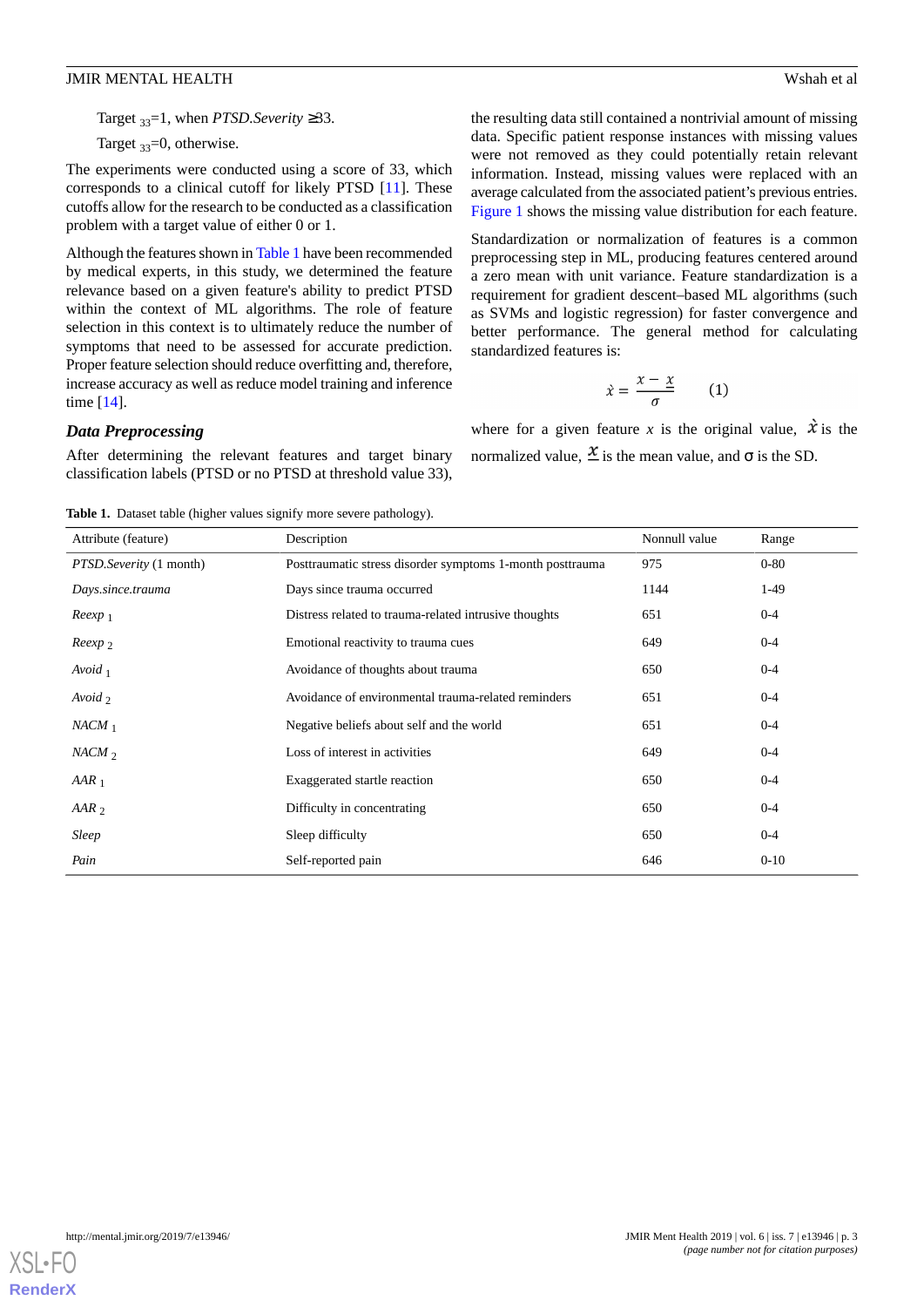<span id="page-3-0"></span>Figure 1. (a) Missing feature value distribution across all data input vectors. Yellow signifies missing values. (b) Missing feature percentage. *PTSD.Severity*: posttraumatic stress disorder symptoms. *Days.since.trauma*: days since trauma occurred. *Reexp*<sup>1</sup> : distress related to trauma-related intrusive thoughts; *Reexp*<sub>2</sub>: emotional reactivity to trauma cues; *Avoid*<sub>1</sub>: avoidance of thoughts about trauma; *Avoid*<sub>2</sub>: avoidance of environmental trauma-related reminders; *NACM*<sup>1</sup> : negative beliefs about self and the world; *NACM*<sup>2</sup> : loss of interest in activities; *AAR*<sup>1</sup> : exaggerated startle reaction; *AAR*<sup>2</sup> : difficulty in concentrating; *Sleep*: sleep difficulty; *Pain*: self-reported pain.





# *Feature Correlation*

To identify both feature relevance and potential duplication of information surrounding early symptoms used to predict PTSD, we measured the correlation between all pairs of features. The correlation is statistically calculated between each feature variable and another using the average of the products between the standardized values of each sample. This process summarizes the relationship between features, known in statistics as the covariance method.

In general, removing correlated features will not always enhance model performance but can aid in data preparation for ML algorithms. More importantly, this process can reduce the number of symptoms needed to predict PTSD. [Figure 2](#page-4-0) shows the correlation between features in our dataset. The aim of this correlation study was to reduce features in the event that 2 features are highly correlated. In particular, we noticed that  $Reexp_1$ ,  $Reexp_2$ ,  $Avoid_1$ , and  $Avoid_2$  were highly correlated. Thus,  $Reexp_2$  was retained, whereas  $Reexp_1$ ,  $Avoid_1$ , and  $Avoid_2$ were removed from our input feature set. Later, in the Results section, we discuss in detail the effect of this feature selection on model performance.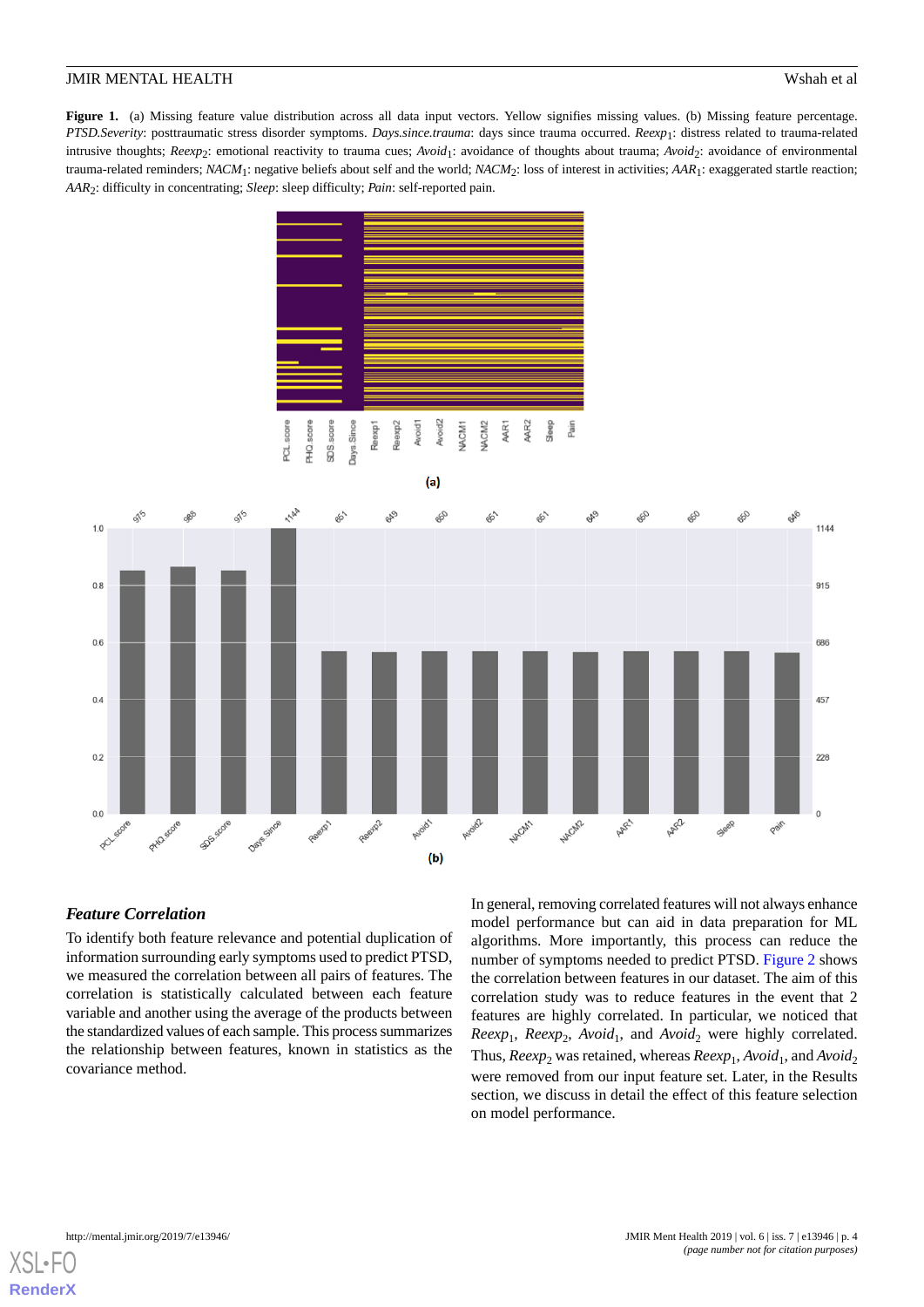<span id="page-4-0"></span>**Figure 2.** Correlation between features in our dataset, prior to feature selection. *PTSD.Severity*: posttraumatic stress disorder symptoms. *Days.since.trauma*: days since trauma occurred. *Reexp*1: distress related to trauma-related intrusive thoughts; *Reexp*2: emotional reactivity to trauma cues; *Avoid*1: avoidance of thoughts about trauma; *Avoid<sub>2</sub>*: avoidance of environmental trauma-related reminders; *NACM*<sub>1</sub>: negative beliefs about self and the world; *NACM*<sub>2</sub>: loss of interest in activities; *AAR*<sup>1</sup> : exaggerated startle reaction; *AAR*<sup>2</sup> : difficulty in concentrating; *Sleep*: sleep difficulty; *Pain*: self-reported pain.



#### *Feature Importance*

Feature importance methods score each feature by providing a quantitative measurement surrounding its relevance. The RF algorithm is capable of providing an importance score for each feature. RF can score the relevance of each feature through either statistical permutation tests or the Gini impurity index, which is used in this study, as shown in [Figure 3.](#page-5-0) In the RF, a Gini impurity index is calculated at each node split using 1 feature variable to measure the quality of the split across classes at the considered node. The Gini impurity index is computed via the following equation:

$$
G = \sum_{i=1}^{c} p_i (1 - p_i) \quad (2)
$$

where *c* is the number of classes in the feature and  $p_i$  is the fraction of samples labeled with class *i*.

To calculate feature importance, we sum the Gini impurity index values for each feature in the dataset over RF trees. These sums are then normalized and ranked to indicate the feature importance index. For more details on the Gini variable importance approach, see the study by Garcia-Lorenzo et al [[15\]](#page-10-14).

Features with smaller importance values can be removed from the dataset, thus, further reducing the number of relevant early symptoms to be used for PTSD prediction. [Figure 3](#page-5-0) shows that  $AAR_2$ ,  $Avoid_2$ , and  $Reexp_1$  are less important than others. Furthermore, although the *Days.since.trauma* feature has a low score, this is an expected result, and this feature is, therefore, retained to provide important temporal information to the model.

In the Results section of this study, we discuss the effect of removing  $AAR_2$ ,  $Avoid_2$ , and  $Reexp_1$  as they are low in importance, as well as *Reexp*<sub>1</sub>, *Avoid*<sub>1</sub>, and *Avoid*<sub>2</sub>, which are highly correlated with *Reexp*<sub>2</sub>, as discussed above. Notice that  $Reexp<sub>1</sub>$  and  $Avoid<sub>2</sub>$  are both low in importance and highly correlated with other features.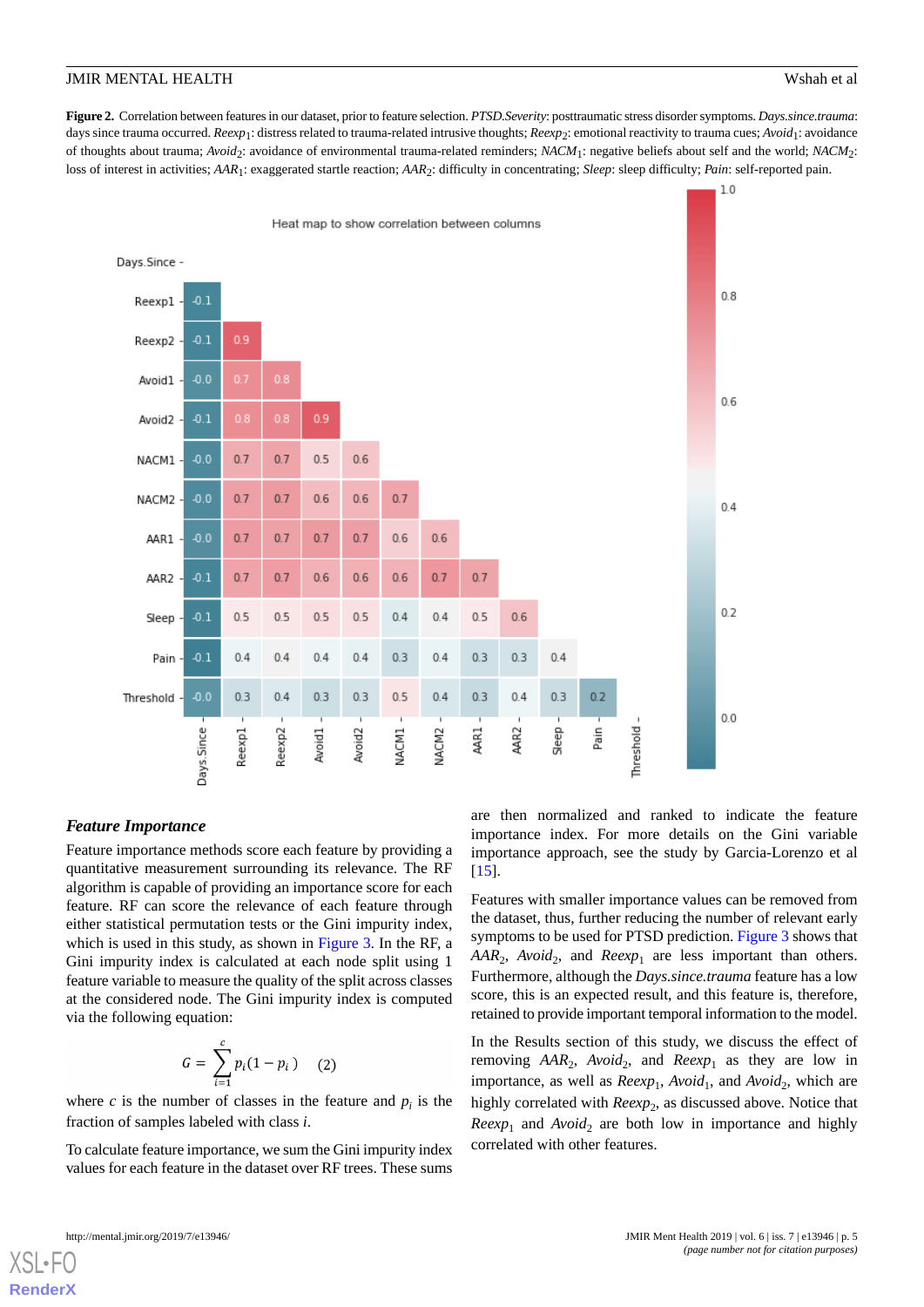<span id="page-5-0"></span>**Figure 3.** Ranked feature importance determined using the Gini method. *PTSD.Severity*: posttraumatic stress disorder symptoms. *Days.since.trauma*: days since trauma occurred. *Reexp*1: distress related to trauma-related intrusive thoughts; *Reexp*2: emotional reactivity to trauma cues; *Avoid*1: avoidance of thoughts about trauma; *Avoid<sub>2</sub>*: avoidance of environmental trauma-related reminders; *NACM*<sub>1</sub>: negative beliefs about self and the world; *NACM*<sub>2</sub>: loss of interest in activities; *AAR*<sup>1</sup> : exaggerated startle reaction; *AAR*<sup>2</sup> : difficulty in concentrating; *Sleep*: sleep difficulty; *Pain*: self-reported pain.



#### Feature

# *Methods*

In this paper, we studied multiple classifiers—logistic regression, naive Bayes, SVM, and RFs—to classify PTSD versus non-PTSD cases. In addition, we proposed *ensembles* of all these classifiers. It is known that ensembles of classifiers can form a better classifier than individual classifiers [[16\]](#page-10-15). Ensemble methods combine predictions from several classifiers, or from a single classifier with different hyperparameters, to ultimately improve robustness as compared with a single estimator.

# **Machine Learning Algorithms**

Multiple binary classifiers were chosen for use in this study because of their established predictive power.

# *Logistic Regression*

We applied logistic regression because it is widely used for binary classification problems. We built a linear classifier without performing any nonlinear transformation on the features. For more information about logistic regression classifiers, refer to the study by Held [[17\]](#page-11-0).

# *Naive Bayes*

The naive Bayes classifier is simple, fast, and reliable and is derived from the Bayes theorem. The naive Bayes classifier assumes independent features with conditional independence, making the computation simpler (hence, *naive*). For more information about naive Bayes, refer to the study by Chan [[18\]](#page-11-1).

### *Support Vector Machines*

SVMs are known for their generalization power, where the SVM kernel trick is used to implicitly enforce a nonlinear transformation on input features. In this study, we used linear,

[XSL](http://www.w3.org/Style/XSL)•FO **[RenderX](http://www.renderx.com/)**

Gaussian Radial basis function (RBF), and polynomial kernels. We expect the results of the linear SVM to have similar or close results to the logistic regression classifier. For more information about the SVM algorithm, refer to the study by Burges [\[19](#page-11-2)].

# *Random Forests*

RFs are an ensemble learning approach made up of multiple small decision trees, which are trained on a subset of data and features at each node split. In this study, we used RFs because of their predictive power and ability to work despite missing data (in light of missing data in our dataset). We did *not* replace missing data with associated average values for training RFs and, instead, we changed the relevant entries to be *−1*. For more information about RFs, refer to the study by Breiman [\[20](#page-11-3)].

# *Ensemble Methods*

Ensemble methods work by combining several weaker classifier predictions, thus improving overall robustness. In this study, we ensembled the single classifiers: SVM (linear, Gaussian, and polynomial kernels), logistic regression, naive Bayes, and RF algorithms. We investigated 2 main techniques.

### **Hard Voting (Majority Voting)**

In the case of hard voting, the final predicted class is taken to be the majority class label, as predicted by each individual classifier.

### **Weighted Average Probabilities (Soft Voting)**

In the case of soft voting, the class label is calculated by summing the predicted probabilities across each class label and classifier and subsequently selecting the class with the highest probability. For this ensemble method, we used a uniform weight distribution.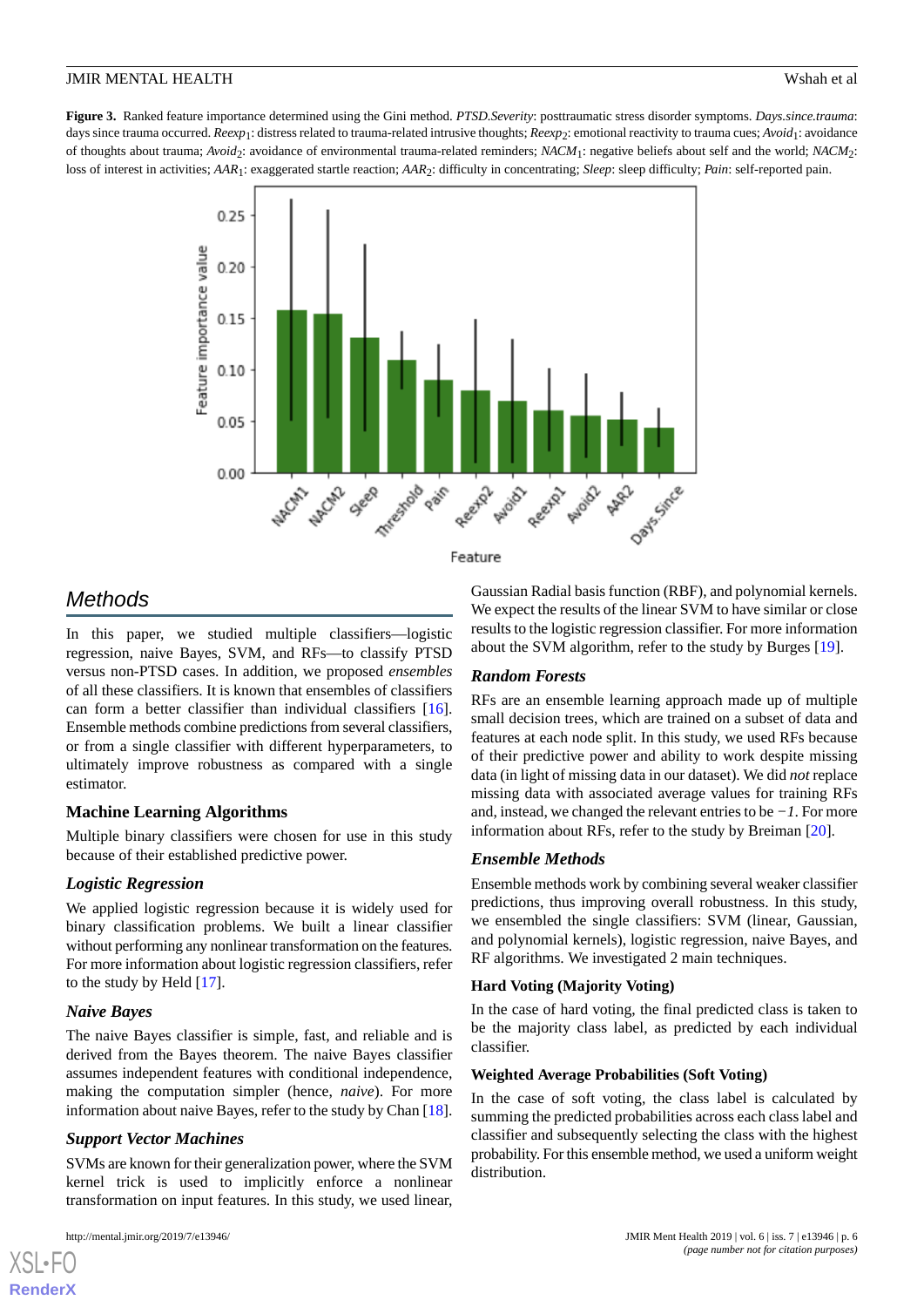#### **Prediction Performance Versus Days Posttrauma**

To study the effect of time posttrauma on prediction performance, we trained the proposed classifiers on several different cutoff days. Specifically, we evaluated our models on data over 7, 10, 15, 20, 25, 30, 35, and all days posttrauma. Through comparative analysis, our aim was to determine how long surveys need to be performed to accurately predict elevated PTSD symptoms 1-month posttrauma.

#### *Reducing Features*

We also studied the effect of reducing the number of indicators (features) based on the feature correlation and feature importance methods discussed above. On the basis of these, we modeled without the features AAR2, Reexp1, Avoid1, and Avoid2, as they are highly correlated with other features or low in importance.

#### **Evaluation**

Standard scoring metrics for ML models include accuracy (or error rate), true positive rate (TPR), false positive rate (FPR), true negative rate (TNR), false negative rate (FNR), recall-precision curves, and receiver operating characteristics (ROC) curves. These metrics provide a simple and effective way to measure the performance of a classifier [\[21](#page-11-4)]. In our evaluation, we focus on accuracy, confusion matrices, and ROC curves.

These scoring methods have been evaluated using 2 main methods: the holdout method [[22\]](#page-11-5) and the cross-validation method [\[23](#page-11-6)].

### *Holdout Method*

For the implementation of the ML algorithms, our dataset was partitioned randomly into 70.0% and 30.0% for training and testing, respectively. The training set is used to train the models and to find the model hyperparameters, whereas the testing set is used to evaluate the model performance and its ability to generalize to new unseen data. The hyperparameters used for all the classifiers were manually assigned, and then hyperparameter tuning was performed using random search, as described in the study by Bergstra and Bengio [[24\]](#page-11-7).

#### *Accuracy*

Accuracy is a common metric to evaluate the performance of ML algorithms. It gives the ratio of correct predictions over the total number of predictions. In the case of imbalanced datasets, classification accuracy alone is insufficient to determine if the model is robust. For example, in a notable degenerative case, a model can predict only the majority class label and still achieve high classification accuracy.

### *K-Fold Cross-Validation*

Models trained using a holdout technique might overfit or underfit depending on the distribution of the data split. To overcome this issue, K-fold cross-validation was performed on the dataset. This technique divides data into equal disjoint subsets of size K. The model being evaluated is then trained on all folds except one, which is reserved for testing. This process is then repeated K−1 times, selecting each fold to be used for testing one time. Finally, the results from each of the testing

[XSL](http://www.w3.org/Style/XSL)•FO **[RenderX](http://www.renderx.com/)**

folds are averaged and returned as the final results. In this study, we used 10 folds, each fold is used once in testing and 9 times in training. This 10-fold cross-validation reduces the variance in the results by averaging over 10 different partitions, providing more reliable and generally accurate methodology than the Holdout method.

#### *Confusion Matrix*

Confusion matrices offer a comprehensive evaluation of the quality of an ML algorithm. In contrast to the singular dependence on 1 number from the accuracy metric, a confusion matrix provides a method of evaluating performance across all of the classes. For binary classification, the confusion matrix is simplified to 2 classes as follows:

# [ *TP FP FN TN*]

where, TP is the number of true positives, FP is the number of false positives, FN is the number of false negatives, and TN is the number of true negatives. TP and TN represent the number of correctly predicted labels, whereas FP and FN are those that are mislabeled by the classifier. The higher true values in the confusion matrix the better, indicating more correct predictions.

#### *Receiver Operating Characteristics Curve*

The ROC curve is a simple graphical representation and powerful methodology to evaluate binary classifiers. It has become a popular method because of its ability to evaluate overall performance [[25\]](#page-11-8).

The ROC space is built and plotted using TPR and FPR from the equation TPR and FPR as the y-axis and x-axis, respectively. Each point (FPR, TPR) represents a classifier at a different threshold applied to the predicted labels' probability [\[26](#page-11-9)] as shown by the following equations:

$$
TPR = \frac{TP}{TP + FP}
$$
(3)  

$$
TNP = \frac{TN}{TN}
$$
(4)

$$
TNR = \frac{}{TP + FP}
$$
 (4)

$$
FPR = \frac{FP}{TP + FP}
$$
 (5)

 $FNR = \frac{P}{TP + FP}$  $(6)$ 

Independent of class distribution and error costs, the ROC curve connects the points in the ROC space. ROC curves describe the predictive performance and characteristics of a classifier at different probability levels. The area under the ROC curve, denoted as area under the curve (AUC), can be used to rank or compare the performance of classifiers [\[25](#page-11-8)]. AUC has been proven to be more powerful than accuracy in experimental comparisons of several popular learning algorithms [\[27](#page-11-10)], and in fact, we treat this as our *gold standard* evaluation method.

# *Results*

### **Machine Learning Algorithms**

For RFs, we used the Gini [\[28](#page-11-11)] algorithm to measure the quality of a split and 11 estimators. For logistic regression and SVMs, hyperparameter tuning was performed based on the random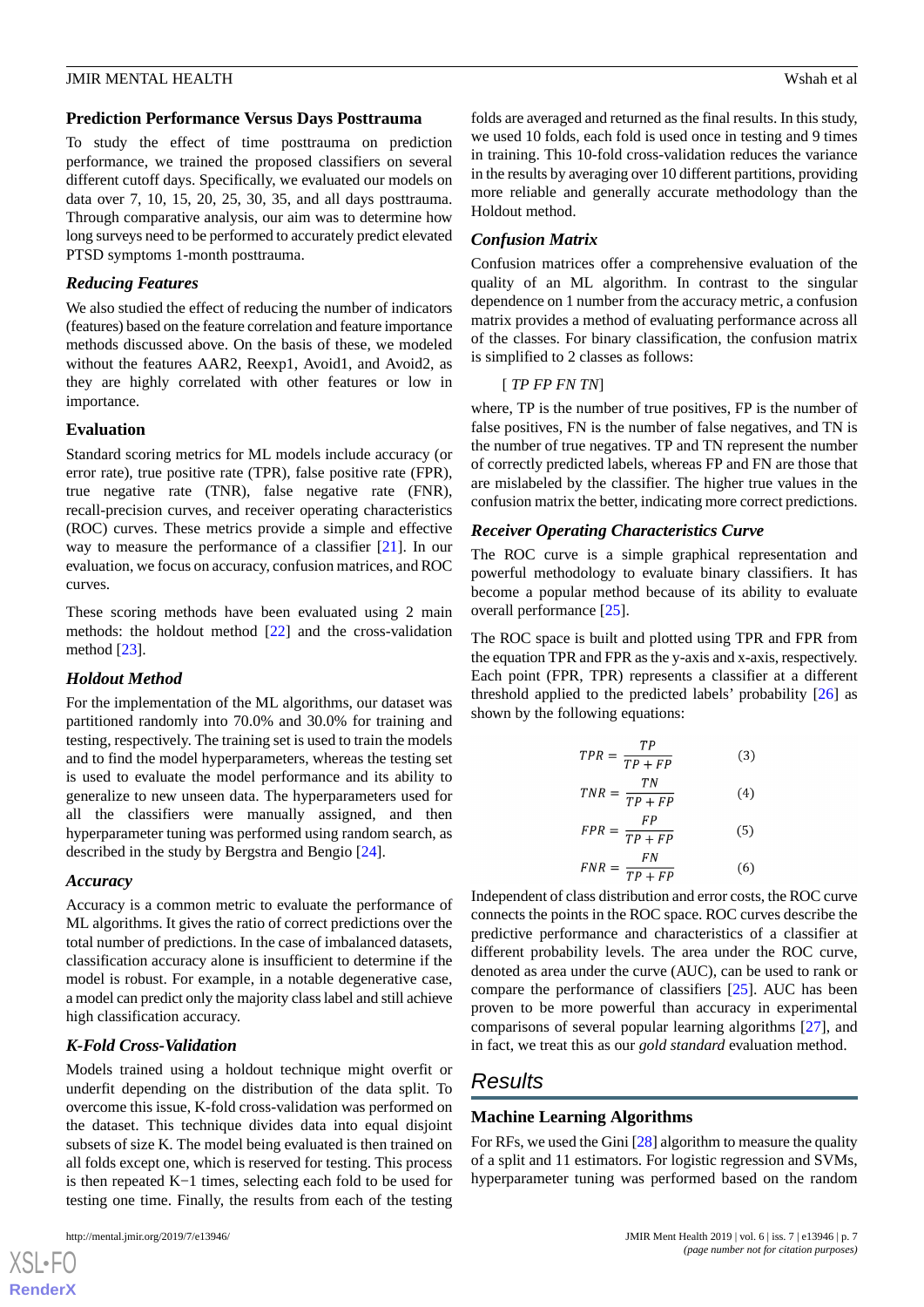search technique described in the study by Bergstra and Bengio [[24\]](#page-11-7). Results obtained after 50 random searches were as follows:

- Logistic regression, Lambda=0.02380
- SVM-linear kernel, C=62
- SVM-RBF kernel, C=57, Sigma =0.004
- SVM-polynomial kernel C=44, Sigma =0.017, degree=3

Where C and Lambda are the regularization terms and Sigma is the Gaussian kernel parameter. For ensemble methods, we investigated 2 main techniques: hard voting (majority voting) and weighted average probabilities (soft voting). For soft voting, we equally weighted the predicted probabilities from each classifier. We ensembled all the classifiers, that is, logistic regression, naive Bayes, SVM with linear kernel, SVM with Gaussian kernel, SVM-polynomial kernel, and RF.

#### **Accuracy**

<span id="page-7-0"></span>[Table 2](#page-7-0) shows the accuracy of various models in both the train-test split (holdout) and cross-validation methods. As shown

**Table 2.** Accuracy results.

in the table, the cross-validation can deal with the drawbacks of train-test split (holdout) technique, and therefore, it is a more reliable and generalized accuracy method than the holdout method. Thus, for the rest of our experiments, we exclusively used cross-validation.

#### **Receiver Operating Characteristics Curves**

[Figure 4](#page-7-1) and [Table 3](#page-8-0) show the ROC curves for singular and ensemble models and the AUC.

#### **Reduced Features Analysis**

We reduced the use of  $AAR_2$ ,  $Reexp_1$ ,  $Avoid_1$ , and  $Avoid_2$  features because of their high correlation and low predictive power, as discussed in the Feature Correlation and Feature Importance dataset subsections. [Figure 5](#page-8-1) and [Table 4](#page-8-2) show the ROC curve and the AUC for singular and ensemble models, respectively, with those features eliminated.

| Machine learning method | Train-test accuracy | Cross-validation accuracy |
|-------------------------|---------------------|---------------------------|
| Logistic regression     | .8735236            | .82110961                 |
| Naive Bayes             | .8711414            | .82210961                 |
| $SVMa$ -linear kernel   | .8349277            | .76406263                 |
| SVM-Gaussian kernel     | .8632561            | .81908724                 |
| SVM-polynomial kernel   | .8682245            | .81857010                 |
| Random forest           | .8212457            | .77888143                 |
| Voting classifier-soft  | .8798578            | .82045190                 |
| Voting classifier-hard  | .85919181           | .80702013                 |

<span id="page-7-1"></span><sup>a</sup>SVM: support vector machine.

**Figure 4.** Receiver operating characteristics graphs for single and ensemble models. SVM: support vector machine; RBF: Radial basis function.

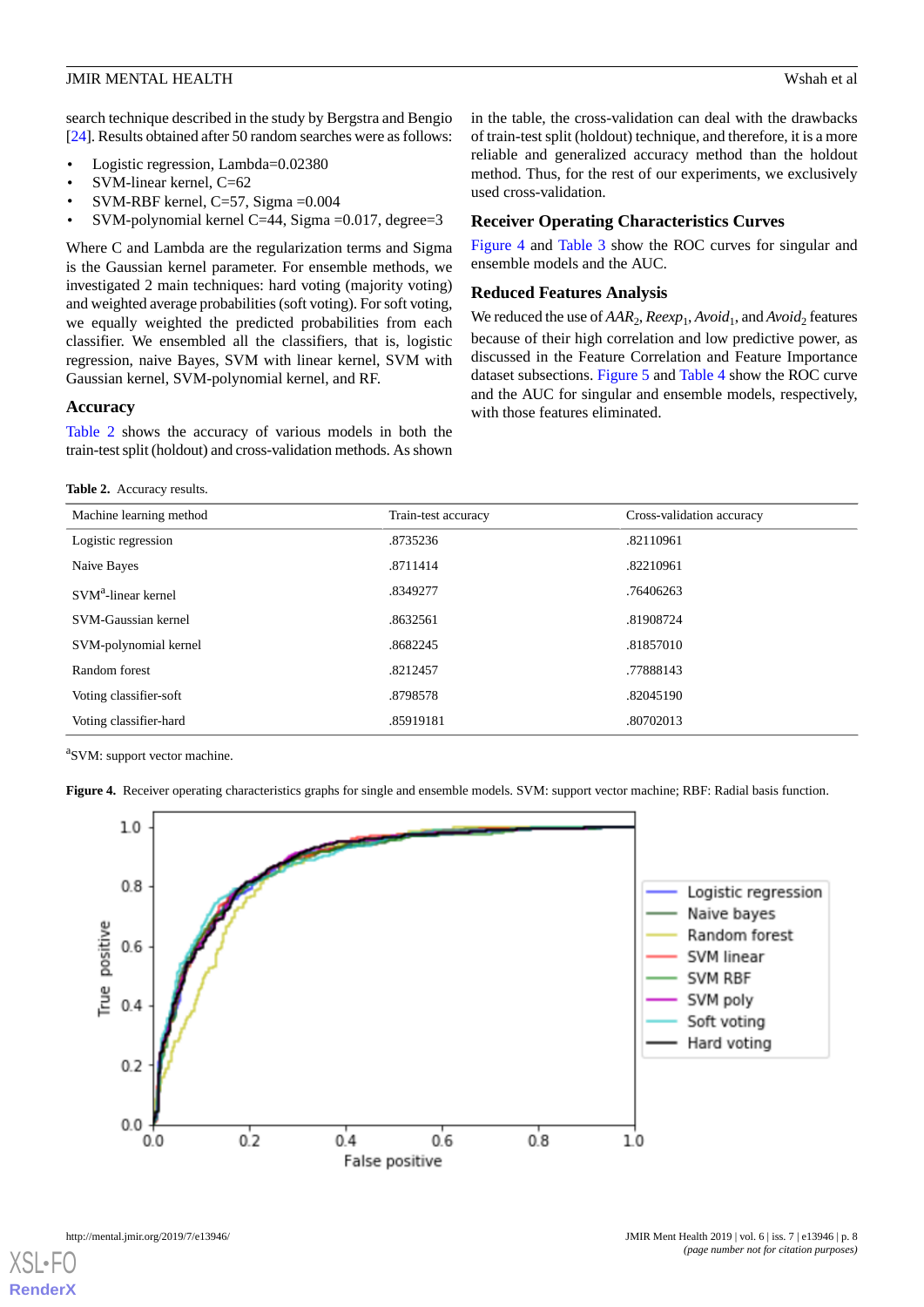<span id="page-8-0"></span>**Table 3.** Area under the curve results.

| Machine learning model          | Receiver operating characteristics area under the curve |
|---------------------------------|---------------------------------------------------------|
| Logistic regression             | .8325350                                                |
| Naive Bayes                     | .8422145                                                |
| SVM <sup>a</sup> -linear kernel | .8179543                                                |
| SVM-Gaussian kernel             | .8465576                                                |
| SVM-polynomial kernel           | .8337800                                                |
| Random forest                   | .7844874                                                |
| Voting classifier-soft          | .8559346                                                |
| Voting classifier-hard          | .8357976                                                |

<span id="page-8-1"></span><sup>a</sup>SVM: support vector machine.

**Figure 5.** Receiver operating characteristics graphs for single and ensemble models with difficulty in concentrating, distress related to trauma-related intrusive thoughts, avoidance of thoughts about trauma, and avoidance of environmental trauma-related reminders features eliminated. SVM: support vector machine; RBF: Radial basis function.



<span id="page-8-2"></span>**Table 4.** Receiver operating characteristics area under the curve for reduced features models.

| Machine learning model           | Receiver operating characteristics area under the curve |
|----------------------------------|---------------------------------------------------------|
| Logistic regression              | .87685409                                               |
| Naive Bayes                      | .88154251                                               |
| SVM <sup>a</sup> -linear kernel  | .87553263                                               |
| SVM-Radial basis function kernel | .88182758                                               |
| SVM-polynomial kernel            | .88158036                                               |
| Random forest                    | .85092592                                               |
| Voting classifier-soft           | .88920514                                               |
| Voting classifier-hard           | .88145900                                               |

<sup>a</sup>SVM: support vector machine.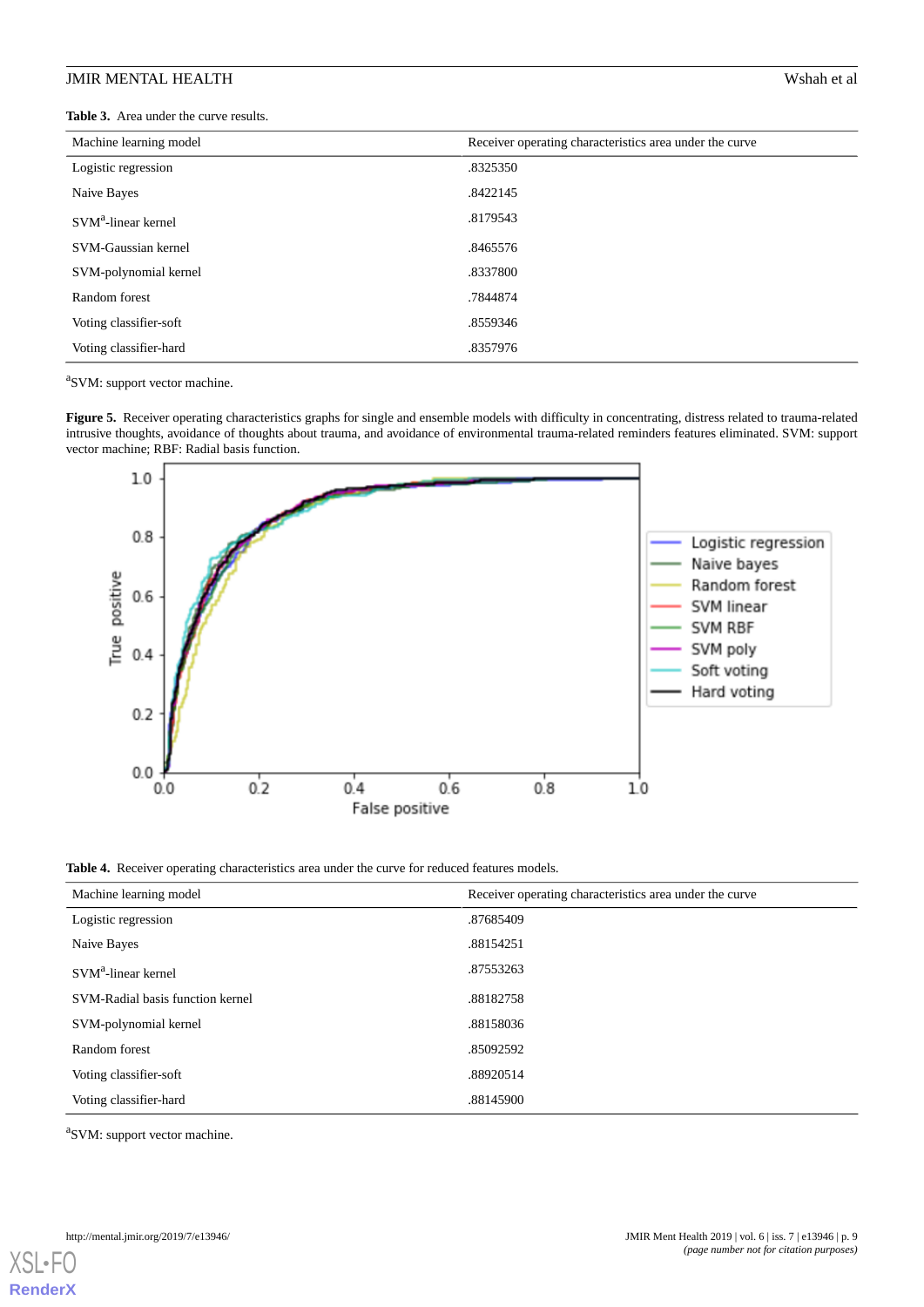#### **Prediction Performance Versus Days Posttrauma**

[Figure 6](#page-9-0) shows the AUC of ROC curves for the ensemble model trained using the reduced features settings from the first 7, 10, 15, 20, 25, 30, and 35 days or all 45 days of patient data. These results demonstrate that an ensemble model has the same predictive power with 30 days of symptom reporting as it does with 45.

<span id="page-9-0"></span>**Figure 6.** Area under the curve for the system trained and evaluated on different numbers of days. ROC: receiver operating characteristics.



# *Discussion*

### **Principal Findings**

As discussed in the Results section, [Figure 4](#page-7-1) and [Table 3](#page-8-0) show that the SVM with a Gaussian kernel outperformed other single classifiers. SVMs usually generalize better than other ML algorithms as they maximize the margin between classes. It is also interesting to see that RFs performed comparatively poorly as it is a very powerful classifier and usually works well in case of missing data. Ensemble methods showed slightly better performance than single classifiers.

In addition, as shown in [Figure 5](#page-8-1) and [Table 4,](#page-8-2) our results show significant performance enhancement by reducing features, indicating a high-variance system and suggesting that simplifying self-reporting questionnaires may yield better results. Reducing more features beyond  $AAR_2$ ,  $Reexp_1$ ,  $Avoid_1$ , and *Avoid*<sub>2</sub> did not improve the performance, indicating that these features might be considered noise and could be eliminated from the study. This reduction eliminated symptoms from the avoidance cluster of PTSD. Although these results suggest that the removal of these symptoms did not impact prediction, replication is needed before firm conclusions can be made about the role these symptoms play in PTSD prediction. Allowing for a shorter survey by removing these items reduces the burden of each assessment and is likely to increase survey compliance, which will provide a more accurate assessment of recovery.

Finally, as a key result, [Figure 6](#page-9-0) shows that the ensemble model can be used to predict elevated PTSD 1 month after a trauma, given that symptoms are displayed between 10 and 20 days posttrauma, with only a (5.0/100)% drop in performance. Each experiment in [Figure 6](#page-9-0) has been conducted independently. Thus, patients who are correctly classified using data from fewer days

[XSL](http://www.w3.org/Style/XSL)•FO **[RenderX](http://www.renderx.com/)**

have no guarantee to be correctly classified by giving data from more days, even though it is very likely.

In summary, our results shed light on our research hypotheses stated in the Introduction section, as follows.

### **Results for Hypothesis 1**

An ML-induced ensemble model is able to demonstrate significant statistical correlations between observable symptoms and elevated PTSD 1 month after trauma with an AUC of 0.85, as shown in [Table 3](#page-8-0) and [Figure 4](#page-7-1). In addition, we have demonstrated that an SVM with Gaussian kernel outperformed other single ML algorithms.

### **Results for Hypothesis 2**

As detailed in the Results section, under the *Reduced Features Analysis* subsection, we have demonstrated that a subset of 7 standard early symptoms used to predict PTSD by care providers is adequate to predict elevated PTSD 1 month after a trauma.

### **Results for Hypothesis 3**

In the Results section, under the *Prediction Performance Versus Days After Posttrauma* subsection, we showed that an ensemble model has the same predictive power between 30 days and the full 45 days of the study period.

#### **Results for Hypothesis 4**

In the Results section, under the *Prediction Performance Versus Days After Posttrauma* subsection, we showed how an ensemble model can be used to predict elevated PTSD 1 month after a trauma, given that symptoms are displayed between 10 and 20 days posttrauma, with only a (5.0/100)% drop in performance, as compared with a prediction at 30 days.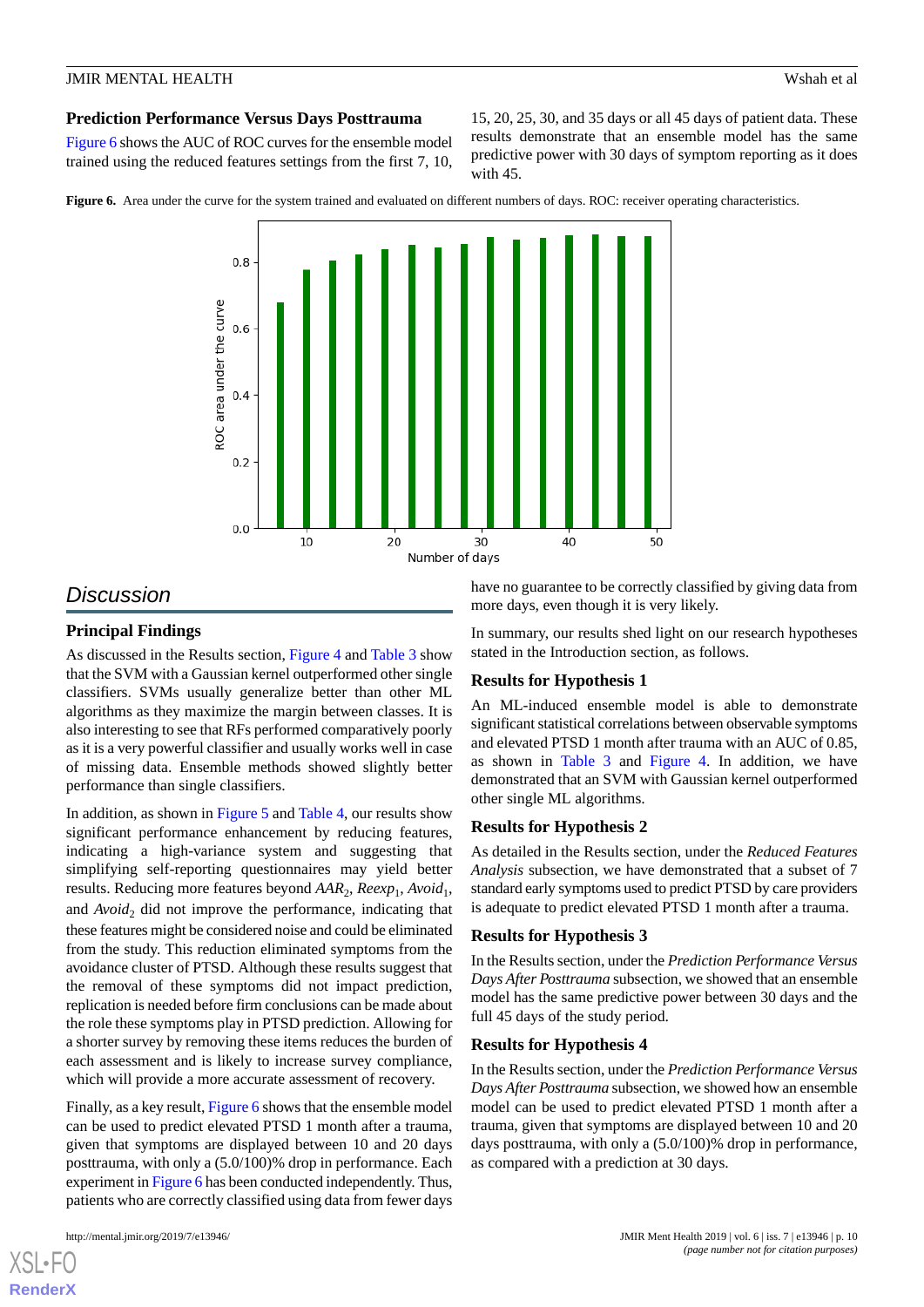# **Conclusions**

Our experimental results are quite promising in that they suggest the potential for using a combination of self-reported symptoms and ML-induced models to automatically predict elevated PTSD in a manner that supports earlier interventions by care providers for 10 to 20 days posttrauma. These results were obtained using only data collected with a mobile device, suggesting that this method of symptom tracking is widely disseminable. Furthermore, our results suggest that smartphone surveys for self-reporting symptoms can be simplified more than previously understood.

We also explored various techniques for building predictive models. Although nonlinear learners did not outperform linear learners, an ensemble method with nonlinear models performed marginally better than single-linear models and will form the basis of our ongoing work in this area. In future studies, we plan to explore the application of these tools in a real clinical setting as a means to provide better care for at-risk patients. The prediction algorithm might also be improved if additional data were incorporated, such as baseline PTSD symptoms, demographic variables, and trauma histories, which is also an interesting topic for future studies.

### **Conflicts of Interest**

None declared.

#### <span id="page-10-0"></span>**References**

- <span id="page-10-1"></span>1. Bryant RA, McFarlane AC, Silove D, O'Donnell ML, Forbes D, Creamer M. The lingering impact of resolved PTSD on subsequent functioning. Clin Psychol Sci 2015 Aug 13;4(3):493-498. [doi: [10.1177/2167702615598756](http://dx.doi.org/10.1177/2167702615598756)]
- <span id="page-10-2"></span>2. Kearns MC, Ressler KJ, Zatzick D, Rothbaum BO. Early interventions for PTSD: a review. Depress Anxiety 2012 Oct;29(10):833-842 [\[FREE Full text\]](http://europepmc.org/abstract/MED/22941845) [doi: [10.1002/da.21997](http://dx.doi.org/10.1002/da.21997)] [Medline: [22941845\]](http://www.ncbi.nlm.nih.gov/entrez/query.fcgi?cmd=Retrieve&db=PubMed&list_uids=22941845&dopt=Abstract)
- <span id="page-10-3"></span>3. Bryant RA, Creamer M, O'Donnell M, Forbes D, McFarlane AC, Silove D, et al. Acute and chronic posttraumatic stress symptoms in the emergence of posttraumatic stress disorder: a network analysis. JAMA Psychiatry 2017 Dec 1;74(2):135-142. [doi: [10.1001/jamapsychiatry.2016.3470\]](http://dx.doi.org/10.1001/jamapsychiatry.2016.3470) [Medline: [28002832](http://www.ncbi.nlm.nih.gov/entrez/query.fcgi?cmd=Retrieve&db=PubMed&list_uids=28002832&dopt=Abstract)]
- <span id="page-10-4"></span>4. Galatzer-Levy IR, Karstoft KI, Statnikov A, Shalev AY. Quantitative forecasting of PTSD from early trauma responses: a machine learning application. J Psychiatr Res 2014;59:68-76 [[FREE Full text](http://europepmc.org/abstract/MED/25260752)] [doi: [10.1016/j.jpsychires.2014.08.017](http://dx.doi.org/10.1016/j.jpsychires.2014.08.017)] [Medline: [25260752](http://www.ncbi.nlm.nih.gov/entrez/query.fcgi?cmd=Retrieve&db=PubMed&list_uids=25260752&dopt=Abstract)]
- <span id="page-10-5"></span>5. Price M, van Stolk-Cooke K, Legrand AC, Brier ZM, Ward HL, Connor JP, et al. Implementing assessments via mobile during the acute posttrauma period: feasibility, acceptability and strategies to improve response rates. Eur J Psychotraumatol 2018;9(Suppl 1):1500822 [\[FREE Full text\]](http://europepmc.org/abstract/MED/30083303) [doi: [10.1080/20008198.2018.1500822](http://dx.doi.org/10.1080/20008198.2018.1500822)] [Medline: [30083303](http://www.ncbi.nlm.nih.gov/entrez/query.fcgi?cmd=Retrieve&db=PubMed&list_uids=30083303&dopt=Abstract)]
- <span id="page-10-6"></span>6. Price M, van Stolk-Cooke K, Ward HL, O'Keefe M, Gratton J, Skalka C, et al. Tracking post-trauma psychopathology using mobile applications: a usability study. J Technol Behav Sci 2017 Mar;2(1):41-48 [\[FREE Full text\]](http://europepmc.org/abstract/MED/29109968) [doi: [10.1007/s41347-016-0008-9\]](http://dx.doi.org/10.1007/s41347-016-0008-9) [Medline: [29109968](http://www.ncbi.nlm.nih.gov/entrez/query.fcgi?cmd=Retrieve&db=PubMed&list_uids=29109968&dopt=Abstract)]
- <span id="page-10-8"></span><span id="page-10-7"></span>7. Kourou K, Exarchos TP, Exarchos KP, Karamouzis MV, Fotiadis DI. Machine learning applications in cancer prognosis and prediction. Comput Struct Biotechnol J 2015;13:8-17 [[FREE Full text](https://linkinghub.elsevier.com/retrieve/pii/S2001-0370(14)00046-4)] [doi: [10.1016/j.csbj.2014.11.005](http://dx.doi.org/10.1016/j.csbj.2014.11.005)] [Medline: [25750696](http://www.ncbi.nlm.nih.gov/entrez/query.fcgi?cmd=Retrieve&db=PubMed&list_uids=25750696&dopt=Abstract)]
- <span id="page-10-10"></span><span id="page-10-9"></span>8. Price M, van Stolk-Cooke K, Brier ZM, Legrand AC. mHealth solutions for early interventions after trauma: improvements and considerations for assessment and intervention throughout the acute post-trauma period. Mhealth 2018;4:22 [\[FREE](http://dx.doi.org/10.21037/mhealth.2018.06.03) [Full text\]](http://dx.doi.org/10.21037/mhealth.2018.06.03) [doi: [10.21037/mhealth.2018.06.03](http://dx.doi.org/10.21037/mhealth.2018.06.03)] [Medline: [30148137\]](http://www.ncbi.nlm.nih.gov/entrez/query.fcgi?cmd=Retrieve&db=PubMed&list_uids=30148137&dopt=Abstract)
- 9. MetricWire: Breakthrough Research. URL: [https://www.metricwire.com/\[](https://www.metricwire.com/)[WebCite Cache ID 76eVx1hqZ](http://www.webcitation.org/

                 76eVx1hqZ)]
- <span id="page-10-11"></span>10. Weathers FW, Litz BT, Keane TM, Palmieri PA, Marx BP, Schnurr PP. PTSD: National Center for PTSD. 2013. The PTSD checklist for DSM-5 (PCL-5) URL:<https://www.ptsd.va.gov/professional/assessment/adult-sr/ptsd-checklist.asp>
- <span id="page-10-12"></span>11. Blevins CA, Weathers FW, Davis MT, Witte TK, Domino JL. The posttraumatic stress disorder checklist for DSM-5 (PCL-5): development and initial psychometric evaluation. J Trauma Stress 2015;28(6):489-498. [doi: [10.1002/jts.22059](http://dx.doi.org/10.1002/jts.22059)] [Medline: [26606250](http://www.ncbi.nlm.nih.gov/entrez/query.fcgi?cmd=Retrieve&db=PubMed&list_uids=26606250&dopt=Abstract)]
- <span id="page-10-13"></span>12. Davidson TM, Bunnell BE, Ruggiero KJ. An automated text-messaging system to monitor emotional recovery after pediatric injury: pilot feasibility study. Psychiatr Serv 2017 Dec 1;68(8):859-860 [[FREE Full text\]](http://europepmc.org/abstract/MED/28760106) [doi: [10.1176/appi.ps.201600515](http://dx.doi.org/10.1176/appi.ps.201600515)] [Medline: [28760106](http://www.ncbi.nlm.nih.gov/entrez/query.fcgi?cmd=Retrieve&db=PubMed&list_uids=28760106&dopt=Abstract)]
- <span id="page-10-14"></span>13. Price M, Ruggiero KJ, Ferguson PL, Patel SK, Treiber F, Couillard D, et al. A feasibility pilot study on the use of text messages to track PTSD symptoms after a traumatic injury. Gen Hosp Psychiatry 2014;36(3):249-254 [\[FREE Full text\]](http://europepmc.org/abstract/MED/24636721) [doi: [10.1016/j.genhosppsych.2014.02.004\]](http://dx.doi.org/10.1016/j.genhosppsych.2014.02.004) [Medline: [24636721](http://www.ncbi.nlm.nih.gov/entrez/query.fcgi?cmd=Retrieve&db=PubMed&list_uids=24636721&dopt=Abstract)]
- <span id="page-10-15"></span>14. Zhang GP. Neural networks for classification: a survey. IEEE Trans Syst Man Cybern C Appl Rev 2000;30(4):451-462. [doi: [10.1109/5326.897072\]](http://dx.doi.org/10.1109/5326.897072)
- 15. García-Lorenzo D, Francis S, Narayanan S, Arnold DL, Collins DL. Review of automatic segmentation methods of multiple sclerosis white matter lesions on conventional magnetic resonance imaging. Med Image Anal 2013;17(1):1-18. [doi: [10.1016/j.media.2012.09.004](http://dx.doi.org/10.1016/j.media.2012.09.004)] [Medline: [23084503\]](http://www.ncbi.nlm.nih.gov/entrez/query.fcgi?cmd=Retrieve&db=PubMed&list_uids=23084503&dopt=Abstract)
- 16. Ruppert D. The elements of statistical learning: data mining, inference, and prediction. J Am Stat Assoc 2004;99:567 [\[FREE](https://econpapers.repec.org/article/besjnlasa/v_3a99_3ay_3a2004_3ap_3a567-567.htm) [Full text\]](https://econpapers.repec.org/article/besjnlasa/v_3a99_3ay_3a2004_3ap_3a567-567.htm)